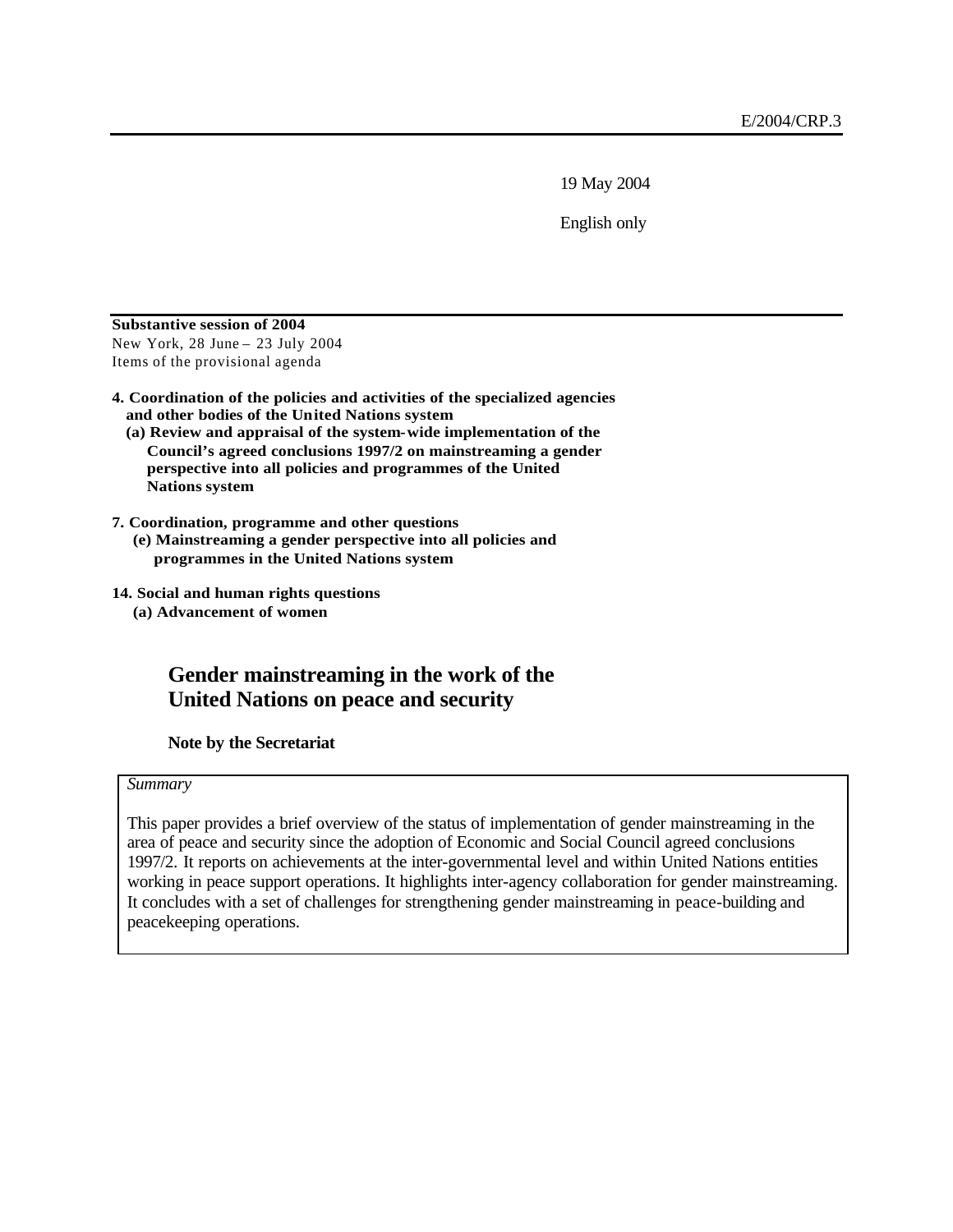#### Contents

|      |                                                                     | Paragraphs | Page     |
|------|---------------------------------------------------------------------|------------|----------|
| Ι.   |                                                                     | $1 - 4$    | 3        |
| П.   | Mainstreaming gender perspectives in peace and security at the      | $5 - 17$   | $3 - 5$  |
| III. | The work of the Committee on the Elimination of Discrimination      | 18-19      | 5-6      |
| IV.  | Gender mainstreaming in the work of the United Nations on peace and | 20-37      | $6-9$    |
| V.   | Inter-agency collaboration in support of gender mainstreaming in    | 38-45      | $9 - 11$ |
| VI.  |                                                                     | 46         |          |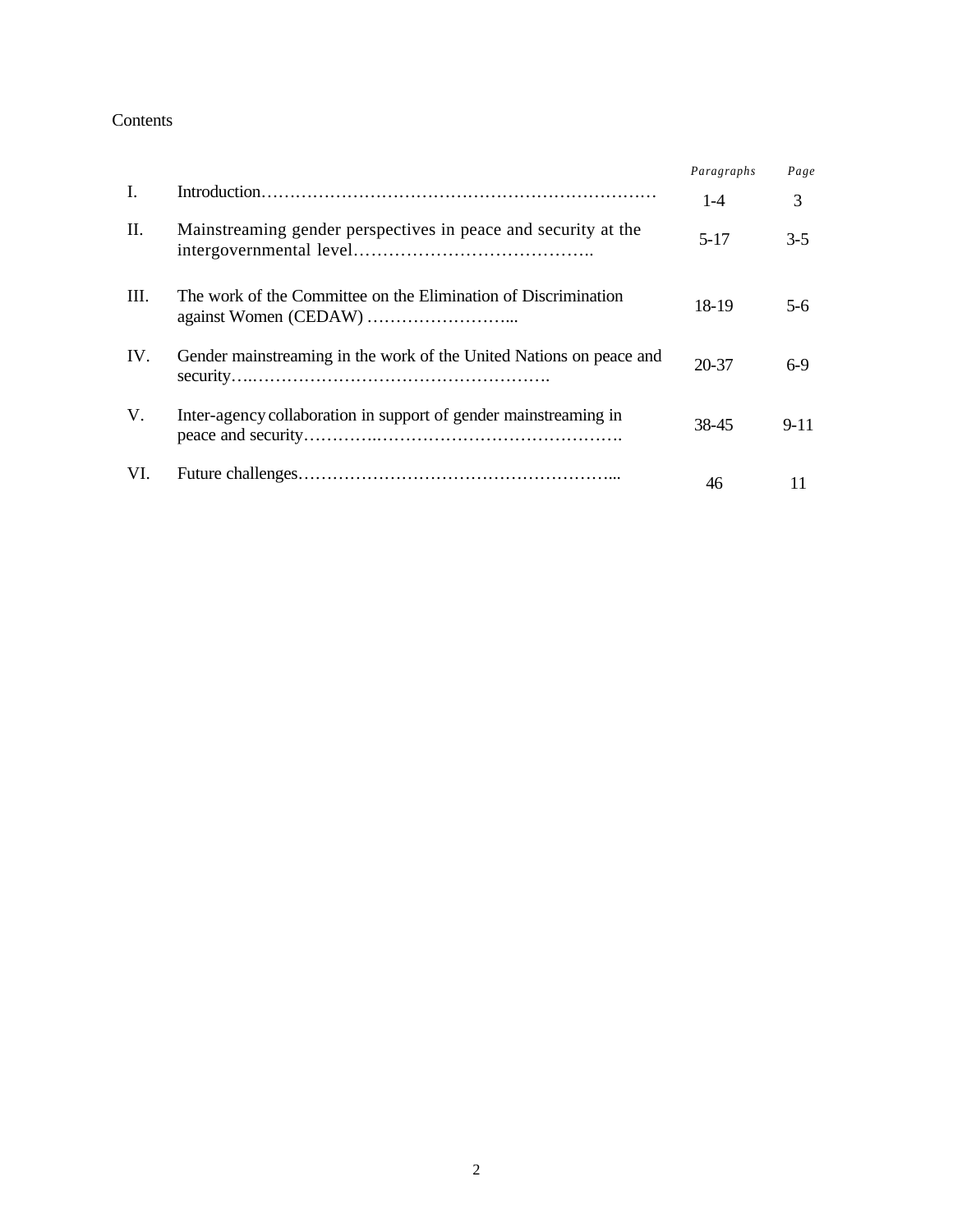## **I. Introduction**

1. Peace is inextricably linked to equality between women and men. Conflicts of all forms continue to cause serious obstacles to the advancement of women. If there is no security, women as well as men are unable to fully participate in the political, economic and social development at the family, community and national levels.

2. The impact of armed conflict on women and girls has been given increased visibility. However, women are still often only mentioned as victims rather than active partners and contributors to prevention of conflict, negotiation of peace agreements and building of democratic and prosperous nations.

3. Since the adoption of ECOSOC agreed conclusions 1997/2, the United Nations system has given more systematic attention to the incorporation of gender perspectives in peace operations. Over the past five years substantial achievements have been made. More efforts are, however, needed to solidify gains and to advance gender equality, development and peace.

4. This report summarizes gender mainstreaming in the area of peace and security since the adoption of ECOSOC agreed conclusions 1997/2. It reports on achievements at the intergovernmental level and within United Nations entities working in support of peace operations. It highlights inter-agency collaboration mechanisms for gender mainstreaming. It concludes with a set of challenges for strengthening gender mainstreaming in peace-building and peacekeeping operations.

## **II. Mainstreaming gender perspectives in peace and security at the intergovernmental level**

## **The Security Council**

5. The adoption of Security Council resolution 1325 on women, peace and security on 31 October 2000 was a landmark in promoting greater attention to gender perspectives in the peace and security work of the United Nations, in line with the ECOSOC agreed conclusions1997/2. The resolution calls for the incorporation of a gender perspective into peacekeeping operations, when negotiating and implementing peace agreements, in humanitarian activities, and in planning for disarmament, demobilization and reintegration and reconstruction efforts. It urges the Secretary-General to ensure that, where appropriate, field operations include a gender component.

6. In the open debates of the Security Council to commemorate the anniversary of Security Council resolution 1325 in 2001 and 2002, growing support for gender perspectives and advancement of women was evident in the issuance of two Presidential Statements.<sup>1</sup> In October 2002, the Secretary-General's report was presented to the Security Council<sup>2</sup> based on the Secretary-General's study "Women, Peace and Security". The preparation of the study was overseen by the Secretary-General's Special Adviser on Gender Issues and Advancement of Women in close cooperation with the Inter-Agency Task Force on Women, Peace and Security.

7. In the open debate on 29 October 2003, for the first time, a Senior Gender Adviser presented the work of a peacekeeping mission to mainstream gender perspectives throughout the pillars of the mission and stressed the importance of working closely with women's groups as partners in building sustainable peace. The Council and Members States reaffirmed their commitment to women, peace and security, and called on the Secretary-General, United Nations entities and NGOs to strengthen the implementation of resolution1325.

8. To better understand the extent of implementation of Security Council resolution 1325, an analysis of the attention to gender perspectives of 264 Secretary-General's reports to the Security Council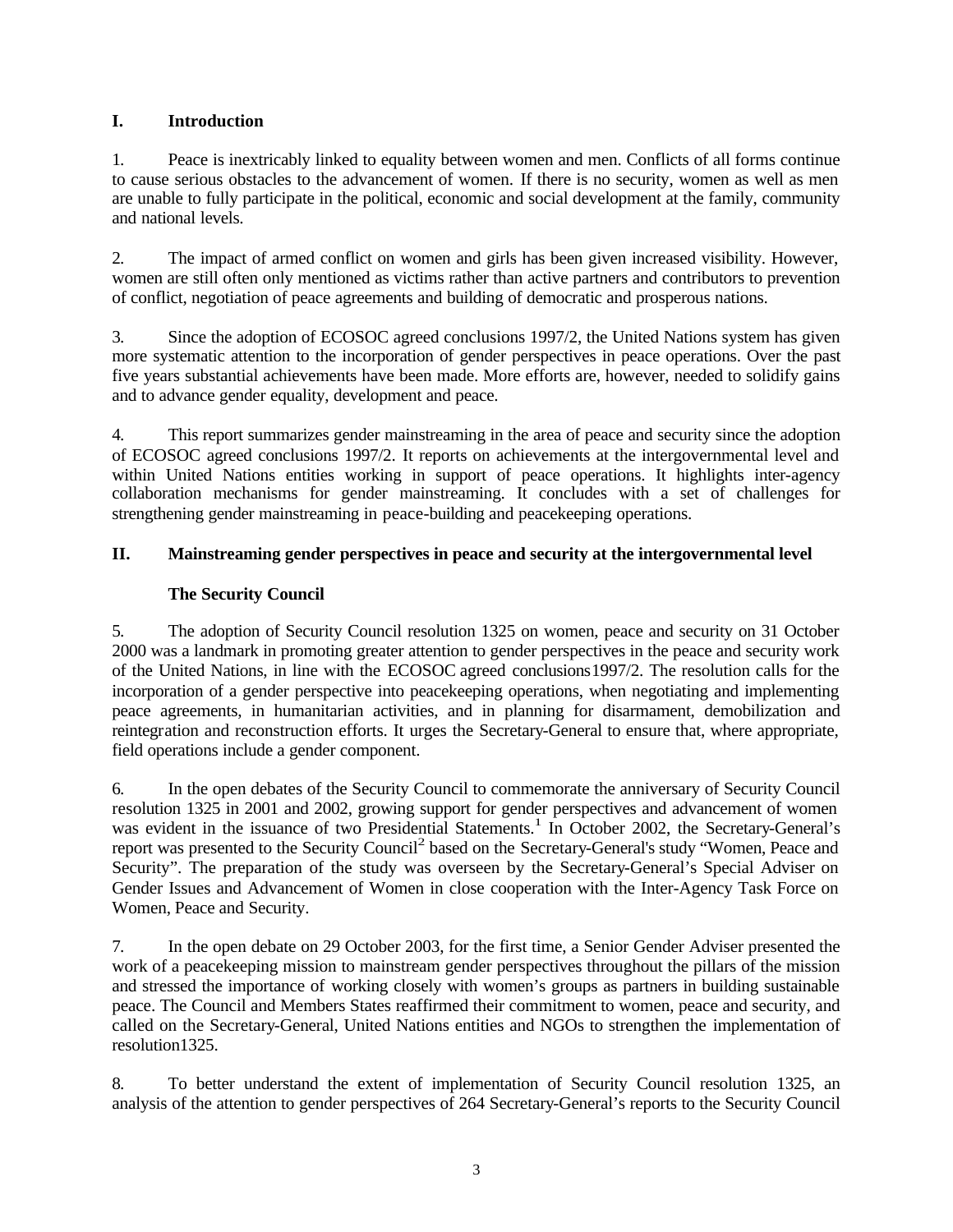dating from January 2000 to September 2003 was undertaken by the Office of Special Adviser on Gender Issues and the Advancement of Women (OSAGI). The analysis revealed that only 17.8 per cent of the reports made multiple references to gender concerns, while 15.2 per cent made minimal reference and 67 per cent of the reports made no or only one mention of women or gender issues. The majority of reports referring to gender issues mentioned the impact of the conflict on women and girls primarily as victims of conflict and not as potential dynamic actors in early warning, reconciliation, peace-building or postconflict reconstruction.

9. A similar analysis was conducted for Security Council resolutions adopted during January 2000 to March 2004. The analysis showed that 33 out of 253 resolutions, or 14.2 per cent, included attention to women or gender issues. The analysis revealed a recent trend to recall Security Council resolution 1325 in new resolutions and call for mainstreaming a gender perspective and the establishment of a gender unit in the establishment of mission mandates such as in Liberia, Côte d'Ivoire and Haiti.

## **The General Assembly**

10. The twenty-third special session of the General Assembly entitled "Women 2000: Gender Equality, Development and Peace for the Twenty-First Century" (June 2000) reviewed the progress made in the implementation of the Beijing Platform for Action. Governments reaffirmed their commitment to the implementation of the 12 critical areas of concern of the Beijing Platform for Action, including the issue of women and armed conflict. The outcome document<sup>3</sup> highlighted a number of achievements including the work of the International Criminal Tribunals for the former Yugoslavia and Rwanda which made important contributions to address violence against women in the context of armed conflict. Also of historical significance was the adoption of the Rome Statute of the International Criminal Court, which provided that rape, sexual slavery, enforced prostitution, forced pregnancy, enforced sterilization and other forms of sexual violence were war crimes when committed in the context of armed conflict and crimes against humanity under defined circumstances.

11. The Special Committee on Peacekeeping has demonstrated an enhanced awareness of and support for the mainstreaming of gender perspectives in all aspects of peace operations. There has been increased attention to gender mainstreaming in peacekeeping operations in the comprehensive reviews of the whole question of peacekeeping operations in all their aspects from the  $23$  June  $1999<sup>4</sup>$  to the  $28$  March  $2003<sup>5</sup>$ reports. The 2004 session of the Committee discussed the importance of gender expertise in planning processes for peacekeeping missions; gender-sensitive reporting; deployment of gender experts in new missions; and prevention and response to the problem of sexual exploitation and sexual abuse by and of peacekeeping personnel. The Special Committee also emphasized the need for the Department of Peacekeeping Operations (DPKO) to collaborate with entities specialized in the promotion of gender equality, for example, OSAGI and the United Nations Development Fund for Women (UNIFEM).

12. The report of the Secretary-General to the General Assembly on gender mainstreaming in peacekeeping activities<sup>6</sup> presented a coherent policy on gender mainstreaming in peacekeeping activities. In General Assembly resolution 57/318, the Fifth Committee called for the establishment of a full-time dedicated gender advisory capacity in the Department of Peacekeeping Operations. The Committee suggested that a senior gender adviser would best be located in the Peacekeeping Best Practices Unit in the Office of the Under-Secretary-General for Peacekeeping, where gender mainstreaming would be part of the decision-making processes of all peacekeeping activities.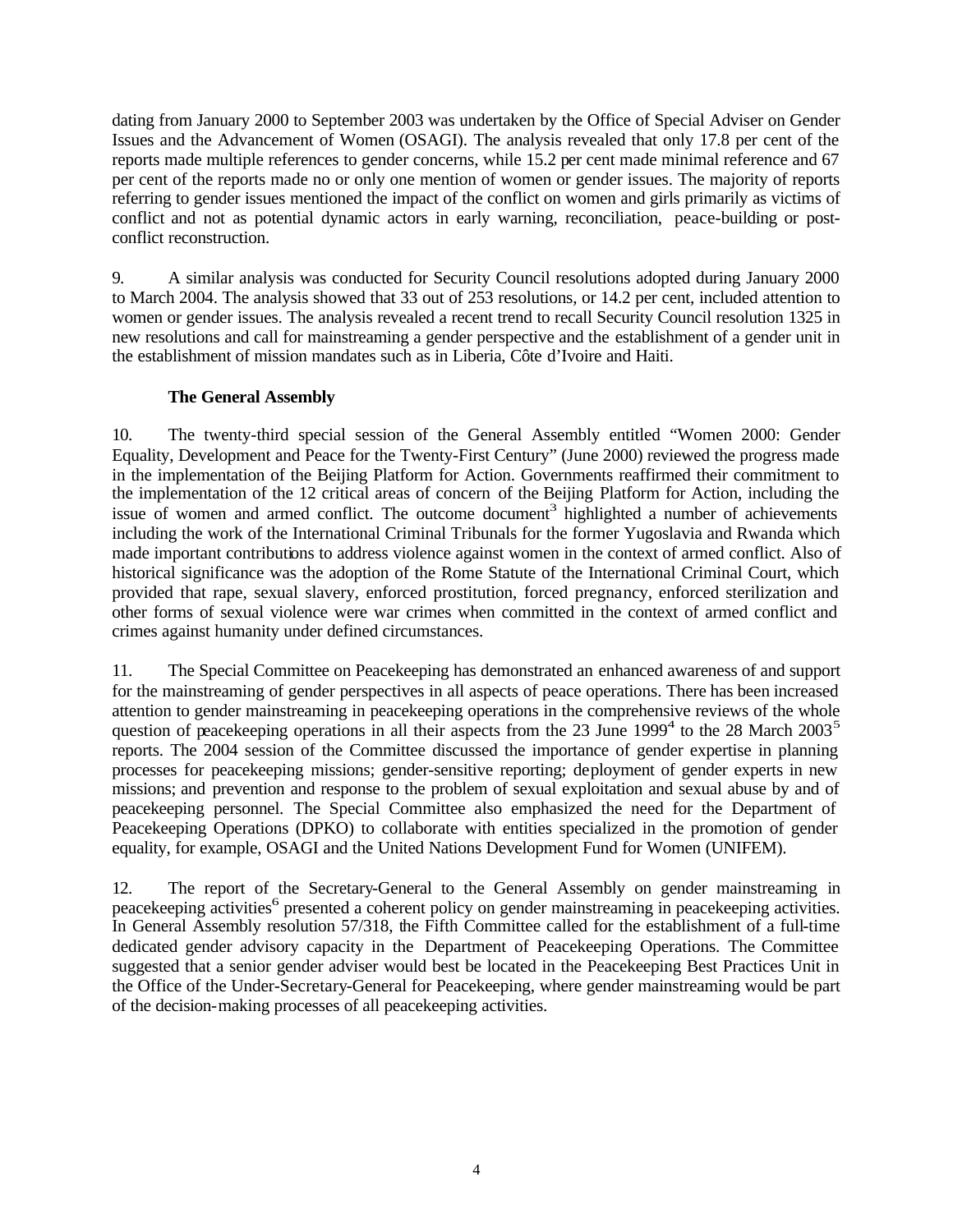#### **The Commission on the Status of Women**

13. Since 1997, the Commission on the Status of Women addressed the issue of women, peace and security in its forty-second (1998) and forty-eighth sessions (2004), as well as in the preparatory work for the General Assembly's twenty-third special session in 2000.

14. In the forty-second session, the Commission reaffirmed the Beijing Platform for Action, notably the critical area of concern on women and armed conflict, and proposed actions to be taken by Governments and the international community, civil society and the United Nations, as appropriate, in the area of (a) ensuring gender-sensitive justice; (b) meeting the specific needs of women affected by armed conflict; (c) increasing the participation of women in peacekeeping, peace-building, pre- and post-conflict decision-making, conflict prevention, post-conflict resolution and reconstruction; (d) preventing conflict and promoting a culture of peace; and (e) taking disarmament measures, preventing illicit arms trafficking, and prohibiting the use of landmines, trade and transfer of small arms.

15. One of the main themes of the forty-eighth session of the Commission in 2004 was "women's equal participation in conflict prevention, management and conflict resolution and in post-conflict peacebuilding". In its agreed conclusions, the Commission called for women's participation in peace agreements as a vehicle for the promotion of gender equality and the participation of women in postconflict situations. Furthermore, the Commission noted that women's full and equal participation and the integration of gender perspectives was crucial to democratic electoral processes in post-conflict contexts. A gender-sensitive constitutional and legal framework, especially electoral laws and regulations, was necessary to ensure that women can fully participate in such processes. The Commission called on Governments, as well as all other relevant participants in these processes, to undertake a number of actions in support of women's full participation in activities related to conflict prevention, peace processes, post-conflict peace-building including elections and reconstruction and rehabilitation.

16. Since 2001, the Commission has also reviewed reports of the Secretary-General on the status of women and girls in Afghanistan. It has adopted annual resolutions calling on the Transitional Administration, the international community including the United Nations and civil society, to respect the human rights of women and girls, support the advancement of women and girls and to ensure that women fully participate in all spheres of life in post-conflict reconstruction.

## **Intergovernmental initiatives at the regional level**

17. The African Women's Committee on Peace and Development (AWCPD), which is partially funded by the Economic Commission for Africa, is an advisory body to the African Union on issues relating to gender, peace, security, stability and development in Africa. The AWCPD seeks to enhance the contribution of women to the achievements of the African Union's work in conflict, prevention, management and resolution. United Nations entities have worked closely with AWCPD to strengthen collaboration and support for gender mainstreaming in peace operations in Africa.

#### **III. The work of the Committee on the Elimination of Discrimination against Women**

18. On 30 January 2004, the Committee on the Elimination of Discrimination against Women issued a statement on the situation of women in Iraq. The Committee stressed that women must be full and equal participants in all post-war reconstruction activities and in all spheres of life of Iraqi society and its development. All legislative reforms and decisions of all responsible authorities in Iraq must conform fully with the Convention on the Elimination of All Forms of Discrimination against Women so as to ensure de jure and de facto equality between women and men, and their full enjoyment of all human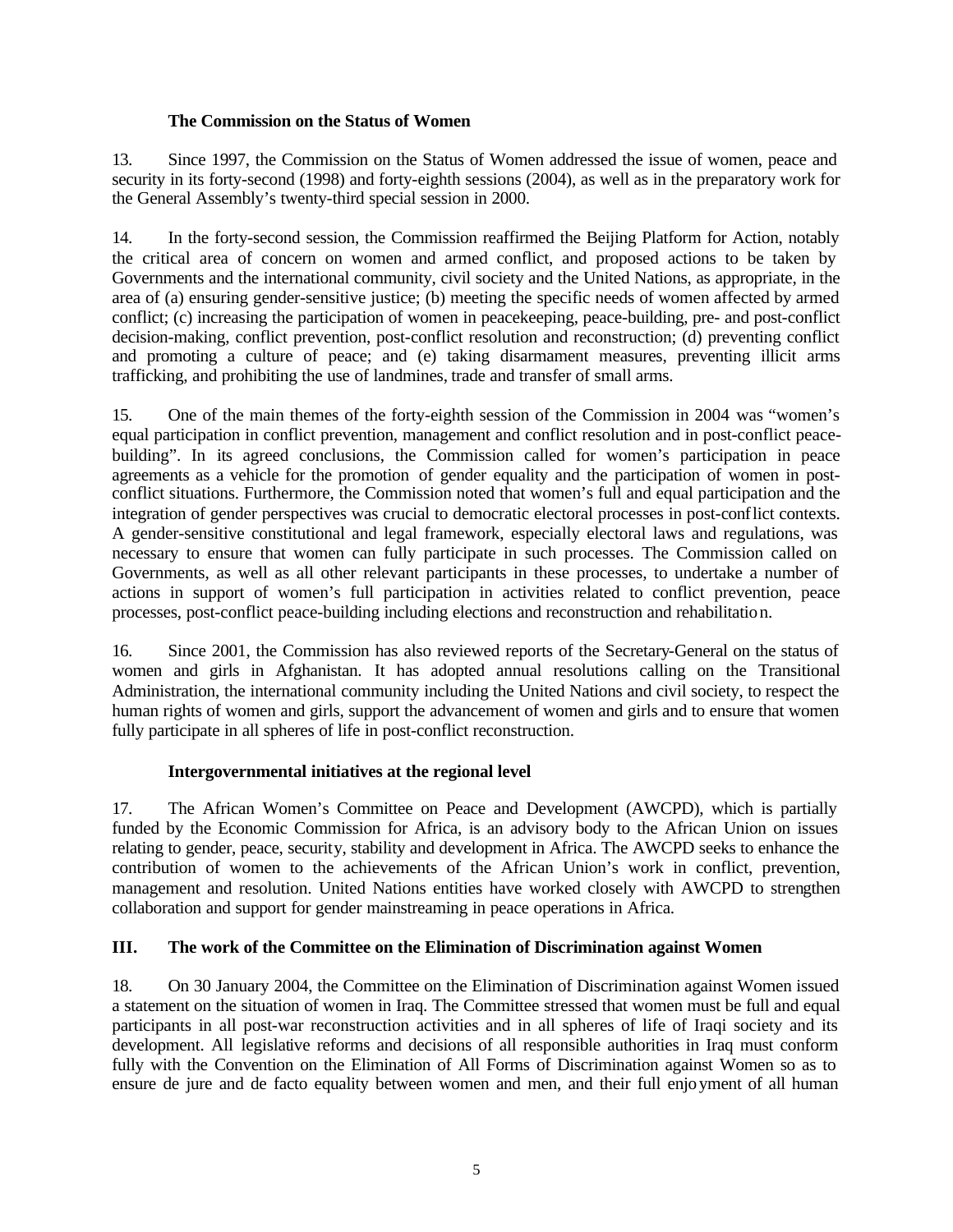rights and fundamental freedoms. The Committee's Chair wrote to the Secretary-General inviting him to convey this concern to all stakeholders in the country and at the level of the United Nations.

19. At its twenty-sixth session in January 2002, the Committee expressed its solidarity with, and support for, the women of Afghanistan and called for the participation of Afghan women as full and equal partners with men for the reconstruction and development of the country. The Committee noted in its concluding comments, that armed conflict has resulted in the denial of human rights of women and girls placing them at special risk of violence, including rape, abuse and trafficking.

## **IV. Gender mainstreaming in the work of the United Nations on peace and security**

## **Policy and advisory mechanisms of the Secretary-General**

20. As a follow up to the Beijing Platform for Action, the Secretary-General was requested to assume responsibility for coordination of policy within the United Nations for the mainstreaming of a systemwide gender perspective in all activities of the United Nations, taking into account the mandates of the bodies concerned. In February 1997, the Secretary-General requested his Special Adviser on Gender Issues and Advancement of Women to play a lead advocacy role and stimulate a wide variety of actions in support of gender mainstreaming, including on peace and security. The Special Adviser introduced the issue of gender mainstreaming in the Executive Committee on Peace and Security (ECPS) and routinely urged that gender equality issues be incorporated in the discussions and recommendations. Most recently, on 5 April 2004, the ECPS received an update on gender mainstreaming from the Special Adviser. The Committee agreed that while progress had been made in advancing gender issues in peace operations, much more needed to be done.

21. Other key actions taken by the Special Adviser in support of system-wide gender mainstreaming in peace operations includes: (a) bringing gender issues to the attention of the Executive Committee on Humanitarian Affairs and the Executive Committee on Economic and Social Affairs; (b) providing routine briefings and special information kits for Special Representatives to the Secretary-General heading peacekeeping and peace-building missions and bringing to their attention the need to integrate gender perspectives in all aspects of the mission; and (c) providing names of women candidates for highlevel appointments and lobbying for their selection to decision-making positions.

22. The Office of the Special Adviser on Gender Issues and Advancement of Women (OSAGI), in collaboration with the Division for the Advancement of Women (DAW) and the Department of Political Affairs (DPA), organized an expert group meeting on "Enhancing women's participation in electoral processes in post-conflict countries" in January 2004, as preparation for CSW's consideration of the theme women's equal participation in conflict prevention, management and conflict resolution and in post-conflict peace-building.

## **Entities working specifically on peace and security**

23. The principal United Nations entities working in support of peace operations have undertaken a variety of activities to mainstream gender perspectives into their respective work programmes. Highlights of activities of several entities are outlined below:

24. The Department for Disarmament Affairs (DDA) elaborated a Gender Mainstreaming Action Plan (April 2003), the first of its kind within the United Nations Secretariat. In coordination with OSAGI, DDA issued a set of briefing notes on gender and disarmament. The Department is initiating a database of female experts and women's organizations working on security and disarmament matters aimed at facilitating an improved gender balance in the selection of consultants, as well as in the composition of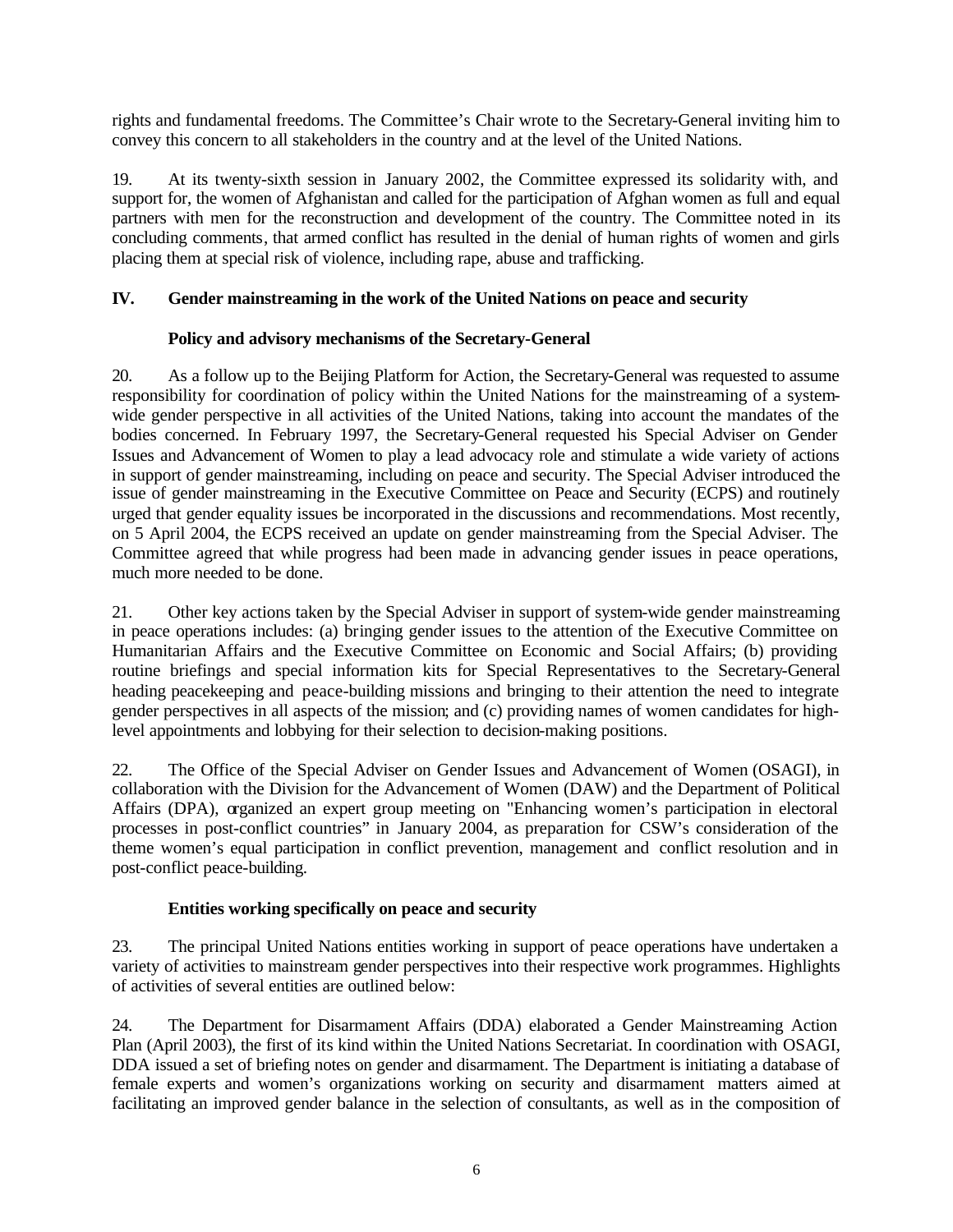expert groups, workshops and seminars. DDA continues to mainstream gender issues into the substantive agenda of conferences; into publications and research; advocacy, outreach activities and public statements; and in its work on landmines at the regional level. At country level, DDA incorporates gender perspectives in such activities as the design and implementation of weapons collection programmes, the formation of national commissions and capacity-building.

25. The Department of Peacekeeping Operations (DPKO) has worked collaboratively with United Nations system partners to develop a "Gender Resource Package for Peacekeeping Operations" which will assist gender advisers and others at the mission level to mainstream gender perspectives in peacekeeping. Currently there are gender adviser positions in seven peacekeeping operations (Afghanistan, Côte d'Ivoire, Democratic Republic of the Congo, Kosovo, Liberia, Sierra Leone and Timor-Leste). These advisors assist the Special Representatives of the Secretary General and senior mission staff to ensure gender mainstreaming takes place in all aspects of the mission mandate and work with newly emerging governments and with civil society actors to ensure gender mainstreaming at national level. DPKO has also integrated gender perspectives into the "Handbook on United Nations Multidimensional Peacekeeping Operations" as well as the "Standard Training Modules for predeployment training of peacekeepers."

26. In July 2003, DPKO issued directives for disciplinary matters for uniformed and civilian personnel serving in United Nations peacekeeping operations that cover several forms of misconduct, such as sexual exploitation and sexual abuse and sexual harassment. These were developed in consultation with OSAGI, the Office of Legal Affairs, and the Office of Human Resource Management. The DPKO's United Nations Mine Action Services (UNMAS) is currently working on the development of guidelines to assist field actors in the integration of gender perspectives in all aspects of mine action.

27. The Department of Political Affairs (DPA) conducted its first gender mainstreaming training for its staff in 1998, following which the Department's Regional Divisions submitted annual progress reports to the Under-Secretary-General on how they had integrated gender perspectives in their work. A second gender mainstreaming workshop will take place in 2004. DPA's field offices provide Headquarters with information on progress in gender mainstreaming on request. DPA collaborated with OSAGI and DAW on the organization of two expert group meetings in preparation for the forty-eighth session of the Commission on the Status of Women, one on incorporating gender perspectives in peace agreements, and the other on enhancing women's participation in electoral processes. The reports and recommendations of the expert group meetings were disseminated to Regional Divisions and Special Representatives of the Secretary-General for follow-up action. The Department's Electoral Assistance Division continues to work closely with the United Nations Assistance Mission to Afghanistan to ensure that full consideration is given to gender issues in the electoral processes in Afghanistan. Gender mainstreaming was an agenda item at the Department's senior management retreat. It will be on the agenda of the meeting of DPA field presences in May 2004 for which all field offices have been asked to respond to a questionnaire assessing progress in integrating gender perspectives in their work.

28. The Office for the Coordination of Humanitarian Affairs (OCHA) has been working since March 2003, with the support of the Office of Human Resource Management, to develop its policy and plan of action on gender mainstreaming. The Policy document will guide OCHA on mainstreaming gender perspectives throughout its substantive work, particularly with regard to humanitarian advocacy and information management, humanitarian policy development, coordination of humanitarian response and resource mobilization. In an effort to ensure the effective implementation of the policy and shared accountability, the Plan of Action outlines activities, with explicit responsibilities and time frames. The policy and plan of action will be launched in 2004. OCHA will employ a full-time gender adviser to facilitate the implementation of the Plan.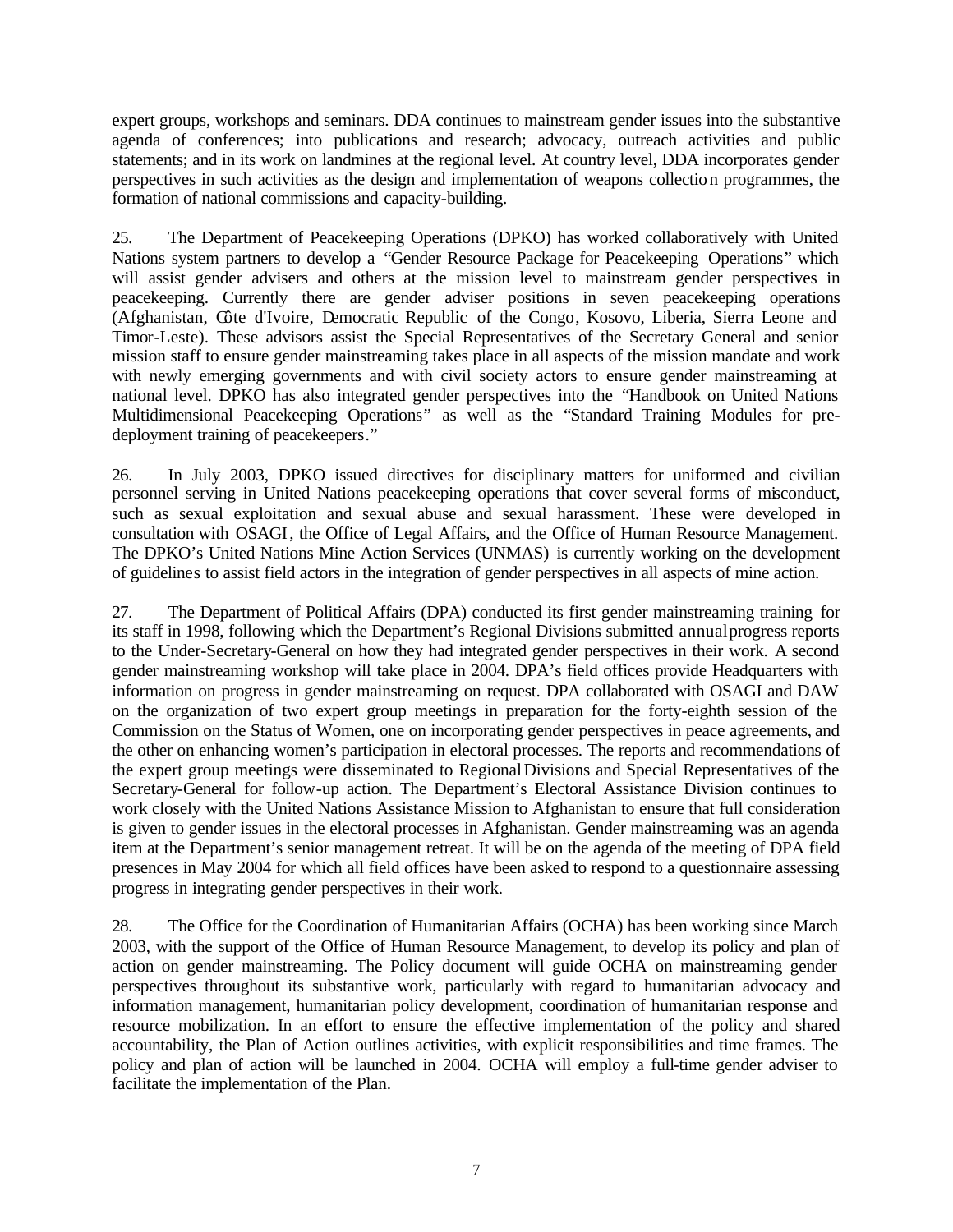29. With regard to country-level activities, guidance has been developed for Humanitarian Coordinators on their roles and responsibilities in relation to gender mainstreaming. Work has been undertaken to strengthen gender dimensions of the Consolidated Appeals Process (CAP), ensuring that humanitarian strategies are grounded in a solid gender analysis of capacities and vulnerabilities and that the proposed programmes respond to this analysis.

30. The United Nations High Commissioner for Refugees (UNHCR) launched global consultations in late 2000 to engage States and other partners in a broad-ranging dialogue on refugee protection. The outcome was the Agenda For Protection (AFP) which calls on States to introduce or, as necessary, enhance gender- and age-specific safeguards in asylum procedures. The AFP advocates for the participation of refugees, including women, in peace and reconciliation processes. UNHCR has also trained staff using People -Oriented Planning to increase staff understanding of refugee protection and security issues from a gender perspective. The 1995 UNHCR "Sexual and Gender-Based Violence Guidelines" were revised in 2003, on the basis of field inputs, to increase action to prevent and respond to violence against women and girls. The "Gender Training Kit and Resource Handbook" issued in 2002, highlights five important protection themes – women's human rights; sexual and gender-based violence; gender-sensitive refugee status determination procedures; gender-sensitive interviewing and interpreting; and gender issues in emergencies.

31. In January 2004, UNHCR launched the "Practical Guide to the Systematic Use of Standards and Indicators" which stipulates that country operations collect sex-disaggregated data on key sector activities. This will enable senior managers to review whether refugee women and men of different age groups equally benefit from the activities and whether they participate in decision-making processes that affect their lives. Gender perspectives have also been incorporated in guidelines pertaining to technical sectors including environment, health, nutrition, HIV/AIDS, physical planning, water and sanitation.

32. Other entities of the United Nations which are active members of the Inter-Agency Taskforce on Women, Peace and Security, have increased support for gender mainstreaming in their work on peace and security. The Office of the High Commissioner for Human Rights (OHCHR) has integrated support to women's human rights in their work in multidimensional peace operations. Along with the United Nations Human Settlements Programme (UN-HABITAT), they have implemented the joint United Nations Housing Rights Programme (UNHRP). The Programme has a particular emphasis on the housing, land, property and inheritance rights of women, important issues for women in post-conflict reconstruction. The United Nations Population Fund (UNFPA) Humanitarian Response provides support for gender mainstreaming in humanitarian situations through to rehabilitation and beyond – to help meet the long-term goals of development assistance in support of reproductive health and rights. The World Food Programme has mainstreamed gender concerns in many sector policies since 1997. Those related to peace and security includes: From Crisis to Recovery; Disaster Mitigation; Zero-tolerance for Sexual Exploitation and other Abuses of Power against Beneficiaries; Response to HIV/AIDS; and Food Aid and Livelihoods in Emergencies.

## **Entities specialized in promotion of gender equality**

33. Catalytic support for gender mainstreaming in peace and security activities has been provided by the OSAGI, DAW, UNIFEM and the International Research and Training Institute for the Advancement of Women (INSTRAW). This has included advocacy, advice and support, resources and development of pilot activities.

34. DAW works closely with Governments, its partners in the United Nations system and civil society in supporting gender mainstreaming in peace and security. The Division provides substantive services to the Commission on the Status of Women (CSW) and to the Committee on the Elimination of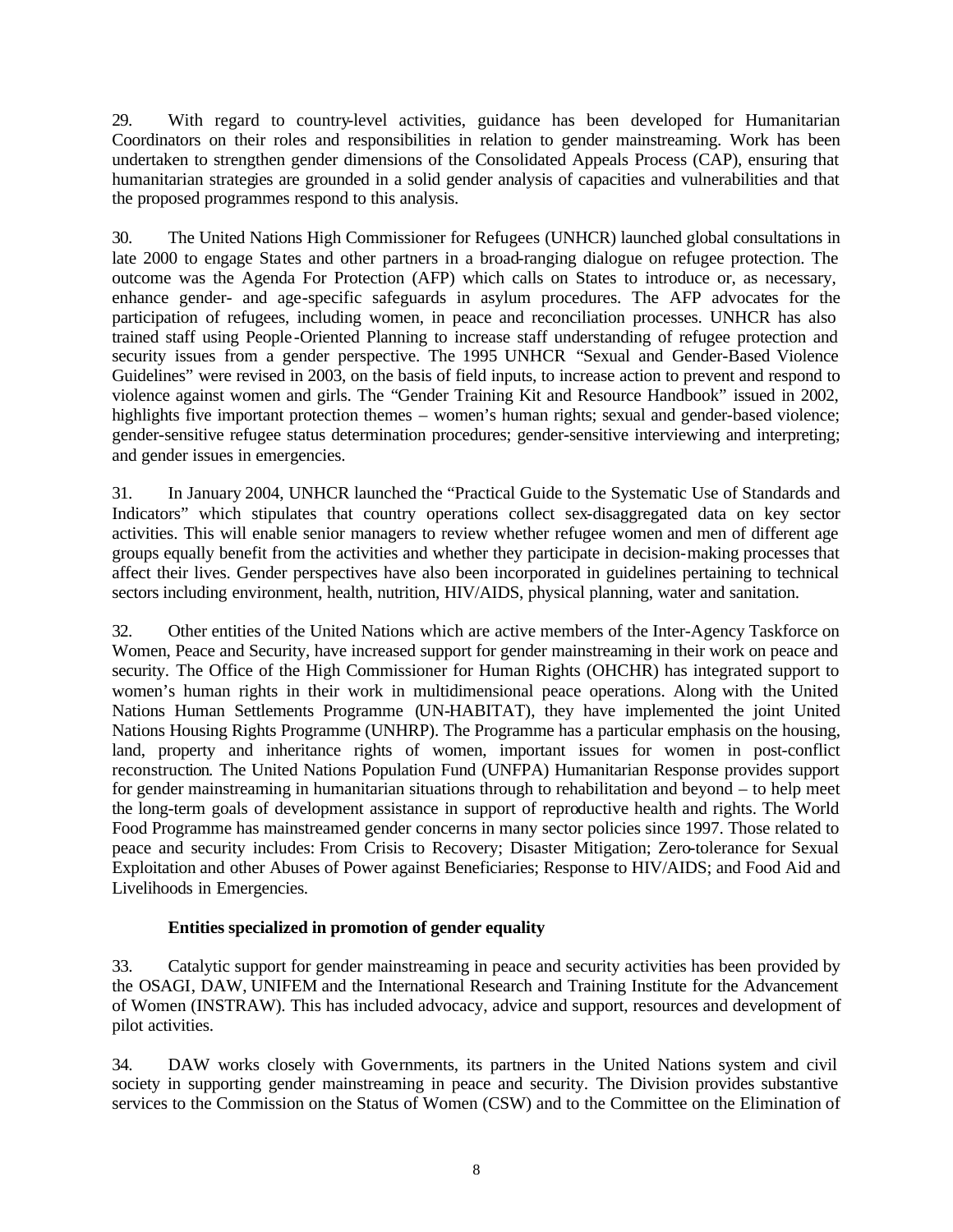Discrimination against Women (CEDAW) in the area of peace and security. An expert group meeting was held in preparation for the consideration by the CSW at its forty-eighth session, of the theme "women's equal participation in conflict prevention, management and conflict resolution and in post-conflict peacebuilding." The expert meeting, titled "Peace agreements as a means for promoting gender equality and ensuring participation of women – A framework of model provisions," was held in November 2003 and focussed on mainstreaming gender perspectives into peace accords. DAW also provided technical support, training and capacity-building on negotiation and mediation skills, to 70 African women leaders in Capetown (2001), Conakry (2002) and Kigali (2003) to support their integration into formal peace negotiations. The Division is preparing a programme to support the implementation of the Convention on the Elimination of All Forms of Discrimination against Women in countries emerging from conflict, including Afghanistan and Sierra Leone.

35. UNIFEM has developed capacity of staff and partners in early warning analysis and supports women's groups to advocate for stronger attention to gender equality in Truth and Reconciliation Committee agendas. UNIFEM works at the field level to strengthen electoral, constitutional, legislative and judicial processes to make them gender-responsive, supports the incorporation of gender perspectives in peace processes and reconstruction efforts and is active in United Nations gender theme groups in postconflict contexts.

36. In 2002 UNIFEM commissioned a study by independent experts: "Women, War, Peace, The Independent Expert's Assessment on the Impact of Armed Conflict on Women and Women's Role in Peace-building." To increase access to information specifically on women, peace and security, UNIFEM has created a web portal<sup>7</sup> which acts as a centralized repository of information from a wide variety of sources, with links to reports and data from the United Nations system, and also from experts, academics, NGOs and media sources. The aim of portal is to track progress on the implementation of Security Council resolution 1325, and to encourage researchers, policy makers, analysts and NGOs to routinely include, seek and contribute more information and analysis on women, war and peace.

37. The International Research and Training Institute for the Advancement of Women (INSTRAW) was established in 1976 with the objective to promote gender equality and women's advancement worldwide through research, training and the collection and dissemination of information. INSTRAW has produced a conceptual and policy implications paper on gender in conflict and conflict prevention which describes a framework for analysis of gender perspectives in peace and security issues. They have also developed and posted on their website a special collection of information resources on gender aspects of conflict and peace.<sup>8</sup>

## **V. Inter-agency collaboration in support of gender mainstreaming in peace and security**

38. The United Nations system has utilized a number of inter-agency mechanisms related to peace and development to ensure that gender mainstreaming is integrated into the work of the Organization.

#### **The Inter-Agency Task Force on Women, Peace and Security**

39. The Inter-Agency Network on Women and Gender Equality (IANWGE)<sup>9</sup> under the Chiefs 39. The Inter-Agency Network on Women and Gender Equality (IANWGE)<sup>9</sup> under the Chiefs Executive Board, established an Inter-Agency Task Force on Women, Peace and Security<sup>10</sup> in February 2001 to follow up on the implementation of Security Council resolution 1325. It comprises 20 UN entities and five NGOs as observers. It is chaired by the Special Adviser on Gender Issues and Advancement of Women. The main work of the Task Force in 2001 and 2002 was the preparation of the Secretary-General's Study "Women, Peace and Security" issued in October 2002. It also undertook a number of activities (panel presentations and website launchings) to keep attention focused on the need to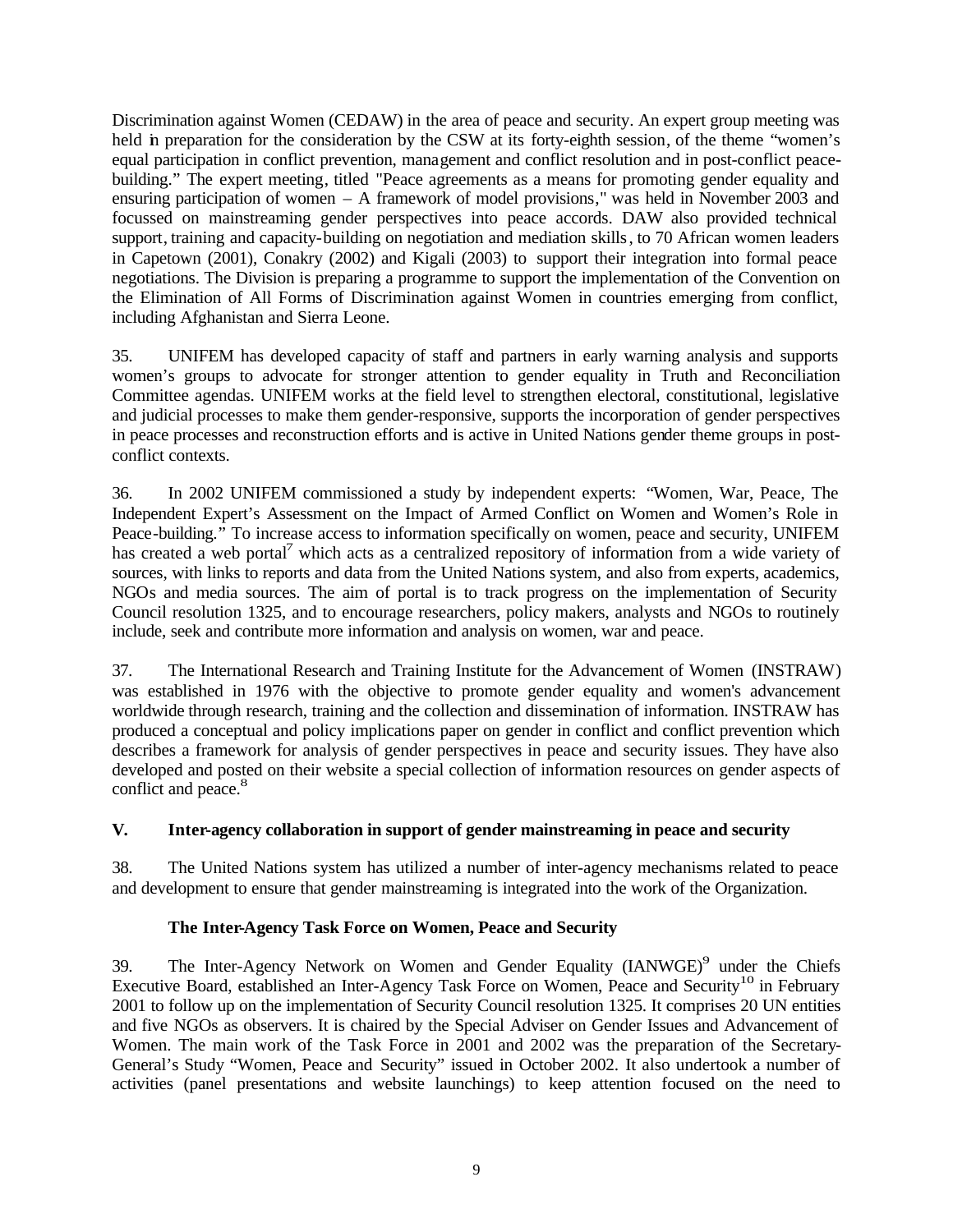mainstream gender perspectives in peace and security on the anniversaries of Security Council resolution 1325 on 31 October 2001, 2002 and 2003.

40. The Task Force coordinated the preparation of briefing notes for Security Council missions which resulted in Security Council members meeting with women's groups during all missions the Council took to West Africa, the Democratic Republic of the Congo and the Great Lakes, and Afghanistan in 2003. The reports of the Council's missions made reference to these meetings and made a number of recommendations supporting the advancement of women. As a comparison, during 2000-2002 the Security Council consulted with women's groups in four out of a total of ten missions.

41. The Task Force assisted in ensuring gender perspectives were incorporated in assessment missions for the formulation of new missions. Working within the context of the United Nations Development Group for Iraq, a checklist for the assessment mission was developed in consultation with Task Force members. Subsequently, it was adapted for the assessment missions to Liberia, Côte d'Ivoire, Sudan and Haiti. The checklist has been included in DPKO's Gender Resource Package and the Task Force routinely revises it to meet the specific needs of a particular assessment mission. The inclusion of gender issues in needs assessments and the participation of a gender adviser on the team has been crucial to ensure gender mainstreaming in the early phase of new missions. In the case of Liberia, Côte d'Ivoire, Burundi and Haiti, gender advisers were included on the needs assessment teams and were able to bring attention to gender concerns throughout the mission and ensure the establishment of gender units as part of the mission staffing tables.

42. In July 2003, the Fifth Joint Workshop of IANWGE and the Organization for Economic Cooperation and Development/Development Assistance Committee (OECD/DAC) Network on Gender Equality (GENDERNET) focused on "Gender and Post-conflict Reconstruction: Lessons Learned from Afghanistan". The aim of the Workshop was to contribute to increased effectiveness of multilateral and bilateral support to post-conflict reconstruction through the enhanced integration of gender perspectives into this work. The meeting participants identified good practices and lessons learned from promoting gender equality in post-conflict reconstruction, drawing on experiences from Afghanistan as a key case study and wider lessons from other post-conflict contexts.

## **Other inter-agency mechanisms supporting gender mainstreaming in peace and security**

43. The Inter-Agency Standing Committee (IASC) endorsed a policy statement on gender in 1999 to ensure the full integration of gender perspectives in all humanitarian protection and assistance activities. The IASC's Task Force on Gender and Humanitarian Assistance<sup>11</sup> works to ensure the formulation of specific strategies for ensuring that gender issues are brought to the mainstream of humanitarian activities. In 2003 the IASC Task Force commissioned an external evaluation of gender mainstreaming in the Consolidated Appeals Process (CAP). The evaluation noted that gender mainstreaming in the CAP was limited. Gender analysis was not systematically undertaken and data was not usually sexdisaggregated. The evaluation recommended that further initiatives were needed to promote gender equality.

44. The IASC created the Task Force on Protection from Sexual Exploitation and Abuse in Humanitarian Crises which led to the issuance of the Secretary-General's Bulletin on special measures for protection from sexual exploitation and sexual abuse.<sup>12</sup> The Task Force also developed model complaints mechanisms and investigative procedures for use in the field to ensure that all United Nations agencies follow standard practices in following up cases of sexual exploitation and abuse. The Task Force will end its work in 2004 and the Executive Committee on Humanitarian Affairs has created a working group to ensure follow up on the work of the Task Force and the implementation and monitoring of the Secretary-General's Bulletin.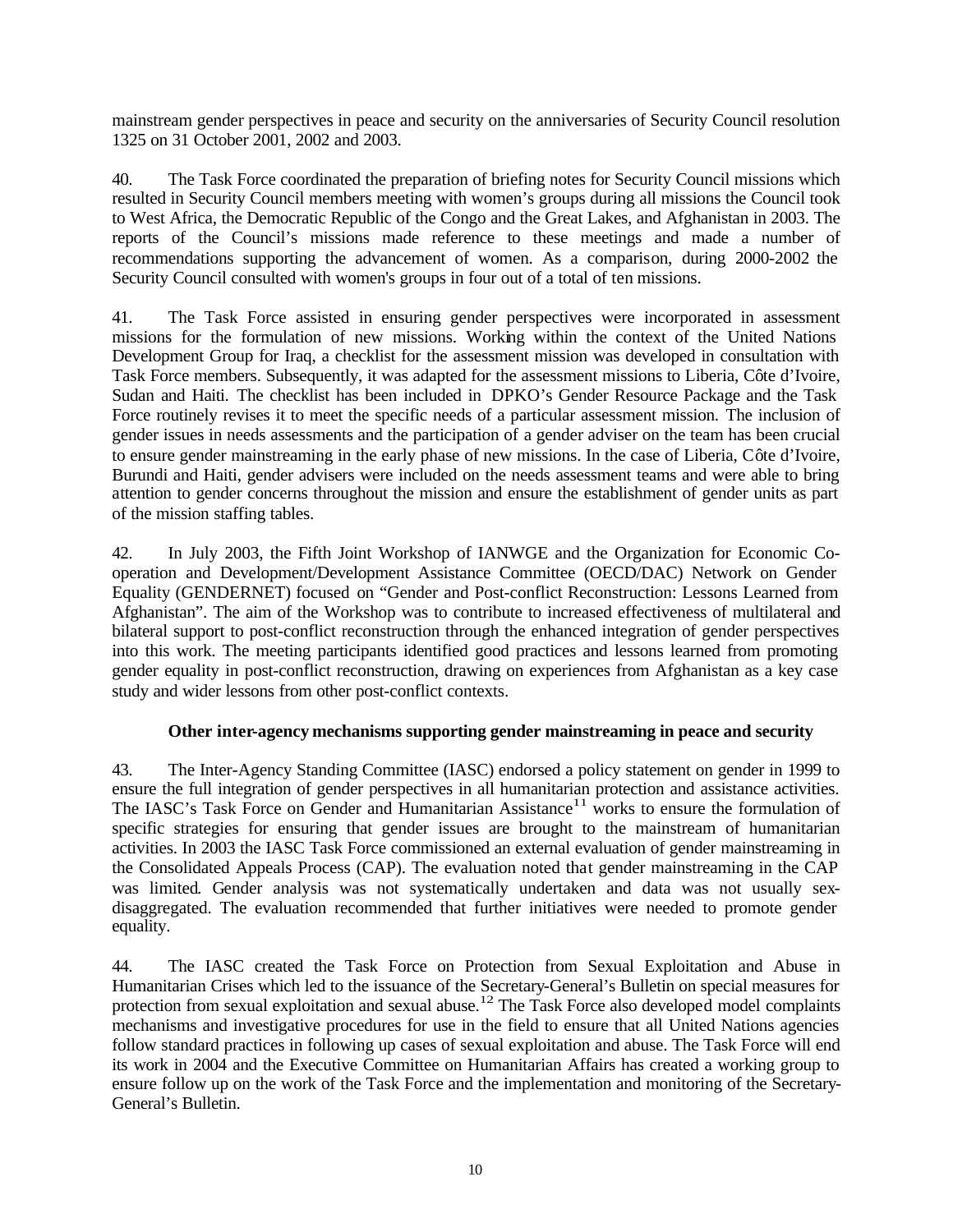45. The United Nations Development Group (UNDG) has also been active in the mainstreaming of gender equality as a cross-cutting theme in recent needs assessments conducted in Iraq, Liberia and Sudan. It also aims to ensure that gender perspectives are mainstreamed in the revised Common Country Assessment (CCA) and United Nations Development Assistance Framework (UNDAF) Guidance Note. IANWGE's Task Force on CCA/UNDAF is developing a Resource Guide to strengthen the capacity of country-level gender theme groups. More efforts are needed to ensure inter-agency coordination and attention to gender issues at the field level in post-conflict countries.

### **VI. Future Challenges**

46. While progress has been made in mainstreaming gender perspectives in peace operations, many challenges remain for more effectively incorporating gender perspectives in United Nations peace and security activities. The Secretary-General will submit a report to the Security Council on the implementation of its resolution 1325 in October 2004 which will provide a more extensive review of the achievements, gaps and future challenges. The following provides a preliminary overview of the challenges facing efforts to implement gender mainstreaming in peace operations.

(a) Ensure that mandates of multi-dimensional peacekeeping operations call for consistent mainstreaming of gender perspectives in all aspects of peacekeeping mission and give attention to the resources required;

(b) Guarantee that all peace operations have a senior gender adviser with an adequate staff, under the direction of the Office of the Special Representative of the Secretary-General, to facilitate gender mainstreaming throughout the mission through provision of the technical advice and support, and to work externally with government, United Nations entities and civil society actors to support gender mainstreaming in all nation-building initiatives.

(c) Ensure that members of gender theme groups in countries emerging from conflict have sufficient levels of seniority and expertise to effectively promote the incorporation of gender perspectives in all areas of work and ensure a coordinated approach between United Nations entities and with government and civil society actors.

(d) Facilitate the full participation of women in all peace negotiation processes and in the development of peace agreements. The United Nations entities supporting peace negotiations should lead by example and ensure gender balance on its staff.

(e) Ensure that all needs assessment activities undertaken to develop new peace missions, and formulate reconstruction and rehabilitation programmes, include gender advisers and integrate gender concerns into the analysis and plans for all sectors.

(f) Routinely incorporate gender dimensions in reports of the Secretary-General to the Security Council, the General Assembly, the Economic and Social Council, the Special Committee on Peacekeeping and all functional commissions, including though checklists to ensure systematic attention to gender mainstreaming in all reports;

(g) Improve the monitoring of gender mainstreaming in peace operations through development of mission and agency-specific action plans with clear goals, activities, time frames and indicators and through establishing or strengthening accountability mechanisms.